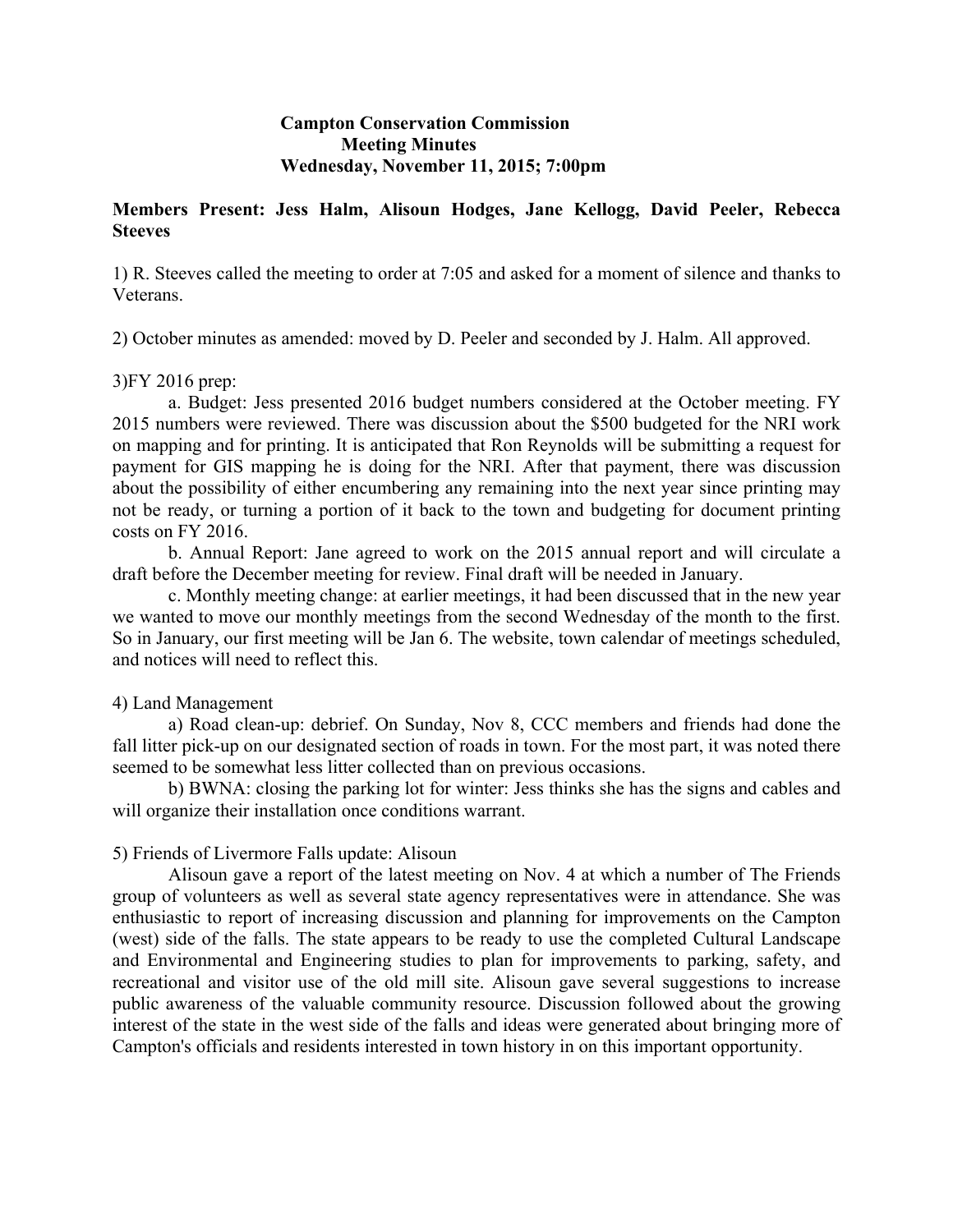6) Northern Pass: Jess reported that Tammy was recommending not submitting a response to the EIS since it is in draft form at present. A final draft is expected soon, at which time we would submit a response under the timeframe.

7) Frozen Bog Walk: 4th annual scheduled for Sun, Jan 31 from 2-4 PM.

Lea Stewart is on board to lead the walk, helping participants look for animal tracks and signs. More planning later for CCC involvement, refreshments, and outreach.

#### 8)Website update:

Leona Minicunni continues her work which is mainly done. Jess suggested including the "Conservation Matters" articles on the website. She will send them to Leona along with other things she still needs. We expect to receive a bill from her for her work by the end of the year.

# 9)NRI revision update-progress and next work session.

Jess, Rebecca, Tammy and Shannon had worked on the NRI at a couple of work sessions in the past weeks. The current versions are visible on Google Docs for members. Jane reported having just added a few questions/comments to the draft and made changes to the outline based on the current draft. The next work session will be Sunday, 11/22 from 8-11 AM. Ron Reynolds will be invited so his maps can be reviewed and inserted within the document.

10) Funding opportunity for community/school-based climate change outreach (NEEEA, Audrey Eisenhsuer).

Jess reported having attended a 2 day workshop of the New England Environmental Educators Association and discussions with Audrey Eisenhauer (formerly of the Rey Center, now with The Squam Lakes Natural Science Center). Audrey had ideas for use of grant money available for some sort of educational and community outreach project to mitigate climate changes leading to greater frequency of large rain events. Ideas were discussed and weighed. Jess will follow up with inviting Audrey to our next meeting and will have informal discussions with potential interested parties.

# 11) Incoming mail:

Shoreland Permit Application-The Northern Pass Project had been received from Normandeau Associates/Environmental Consultants. Members reviewed the various documents, maps, photos, etc. The route in the application is proposed to be underground in Campton, following Route 3. There would be no river crossings in Campton. The permit lists 328,979 sq. ft. of impact within the 250' river reference line. 100% of the disturbance would be to the impervious roadway. It was noted that page 31 of the application had errors ("Route 112" should be "Route 3") in the captions accompanying the photos. Jane will contact Normandeau with this observation.

#### 12)AOB

Alisoun brought a notice in the paper asking for interested Campton residents to be involved in the town's 250 celebration next summer. She suggested CCC involvement. Ideas were discussed. Jess will follow up.